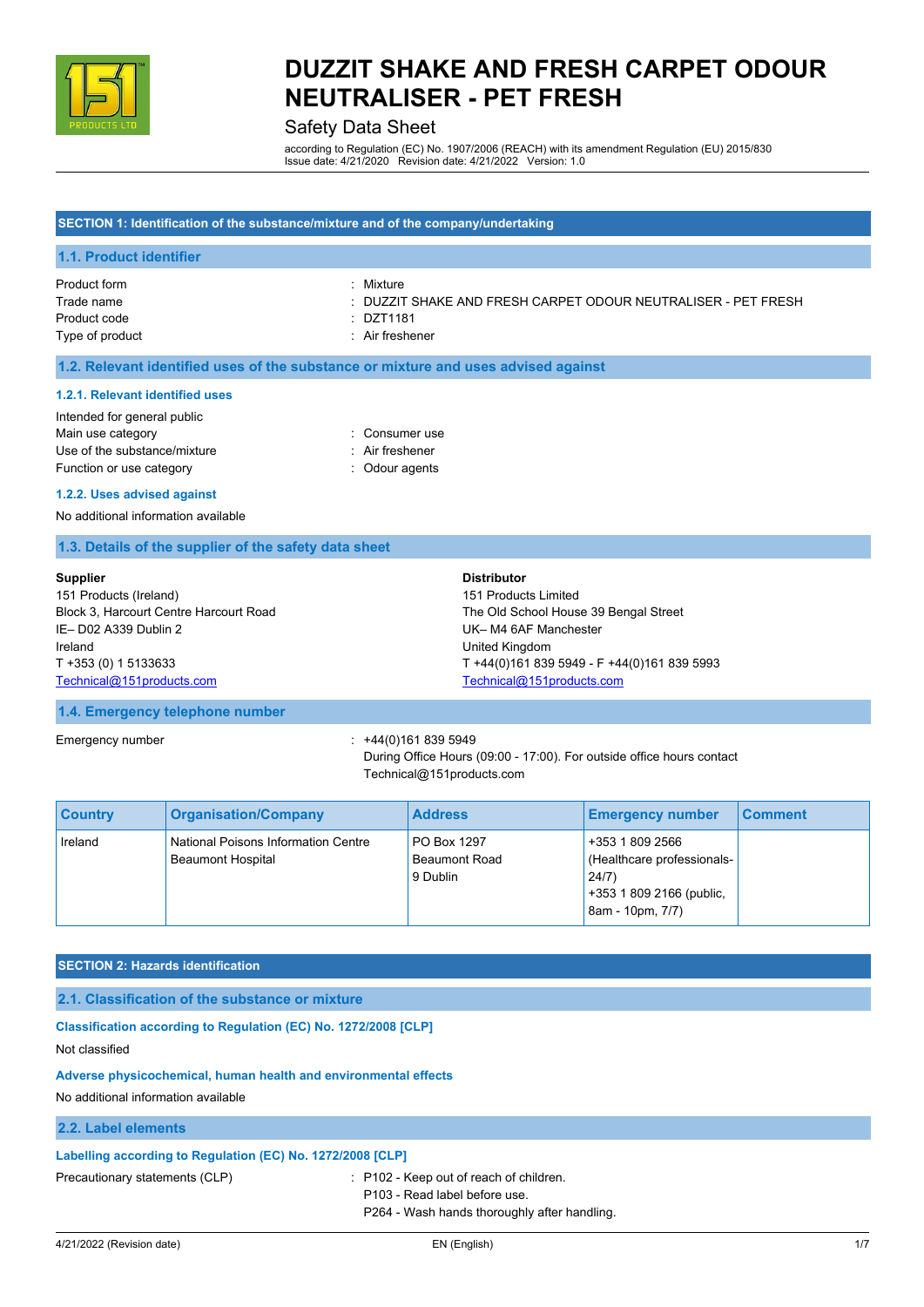### Safety Data Sheet

according to Regulation (EC) No. 1907/2006 (REACH) with its amendment Regulation (EU) 2015/830

P333+P313 - If skin irritation or rash occurs: Get medical advice/attention. P101 - If medical advice is needed, have product container or label at hand. P501 - Dispose of contents/container to local regulation authority.

#### **2.3. Other hazards**

Contains no PBT/vPvB substances  $\geq 0.1\%$  assessed in accordance with REACH Annex XIII

#### **SECTION 3: Composition/information on ingredients**

#### **3.1. Substances**

#### Not applicable

| 3.2. Mixtures |  |
|---------------|--|
|               |  |

| <b>Name</b>            | <b>Product identifier</b>              | $\frac{9}{6}$ | <b>Classification according to</b><br><b>Regulation (EC) No. 1272/2008</b><br><b>[CLP]</b> |
|------------------------|----------------------------------------|---------------|--------------------------------------------------------------------------------------------|
| CALCIUM (II) CARBONATE | CAS-No.: 471-34-1<br>EC-No.: 207-439-9 | $25 - 50$     | Aquatic Acute 1, H400<br>Aquatic Chronic 1, H410                                           |
| SODIUM CARBONATE       | CAS-No.: 497-19-8<br>EC-No.: 207-838-8 | $5 - 10$      | Eye Irrit. 2, H319                                                                         |

Full text of H- and EUH-statements: see section 16

#### **SECTION 4: First aid measures**

**4.1. Description of first aid measures**

No additional information available

**4.2. Most important symptoms and effects, both acute and delayed**

No additional information available

**4.3. Indication of any immediate medical attention and special treatment needed**

No additional information available

#### **SECTION 5: Firefighting measures**

**5.1. Extinguishing media**

No additional information available

**5.2. Special hazards arising from the substance or mixture**

No additional information available

**5.3. Advice for firefighters**

No additional information available

#### **SECTION 6: Accidental release measures**

**6.1. Personal precautions, protective equipment and emergency procedures**

#### **6.1.1. For non-emergency personnel**

No additional information available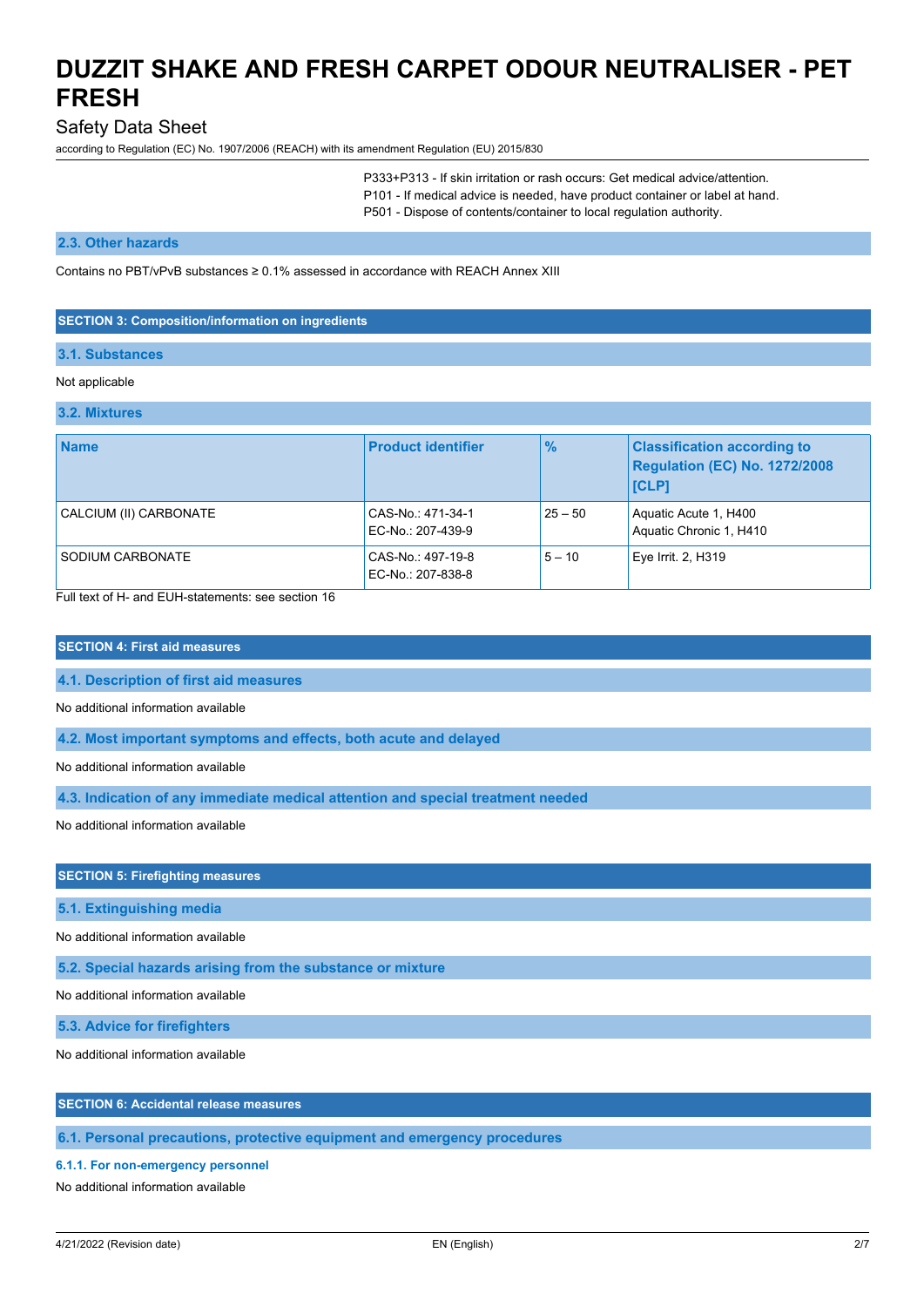Safety Data Sheet

according to Regulation (EC) No. 1907/2006 (REACH) with its amendment Regulation (EU) 2015/830

**6.1.2. For emergency responders**

No additional information available

**6.2. Environmental precautions**

No additional information available

**6.3. Methods and material for containment and cleaning up**

No additional information available

**6.4. Reference to other sections**

No additional information available

**SECTION 7: Handling and storage**

**7.1. Precautions for safe handling**

No additional information available

**7.2. Conditions for safe storage, including any incompatibilities**

No additional information available

**7.3. Specific end use(s)**

No additional information available

| <b>SECTION 8: Exposure controls/personal protection</b> |  |  |  |
|---------------------------------------------------------|--|--|--|
|---------------------------------------------------------|--|--|--|

**8.1. Control parameters**

**8.1.1 National occupational exposure and biological limit values**

No additional information available

**8.1.2. Recommended monitoring procedures**

No additional information available

### **8.1.3. Air contaminants formed**

No additional information available

#### **8.1.4. DNEL and PNEC**

No additional information available

#### **8.1.5. Control banding**

No additional information available

**8.2. Exposure controls**

#### **8.2.1. Appropriate engineering controls**

No additional information available

#### **8.2.2. Personal protection equipment**

No additional information available

#### **8.2.3. Environmental exposure controls**

No additional information available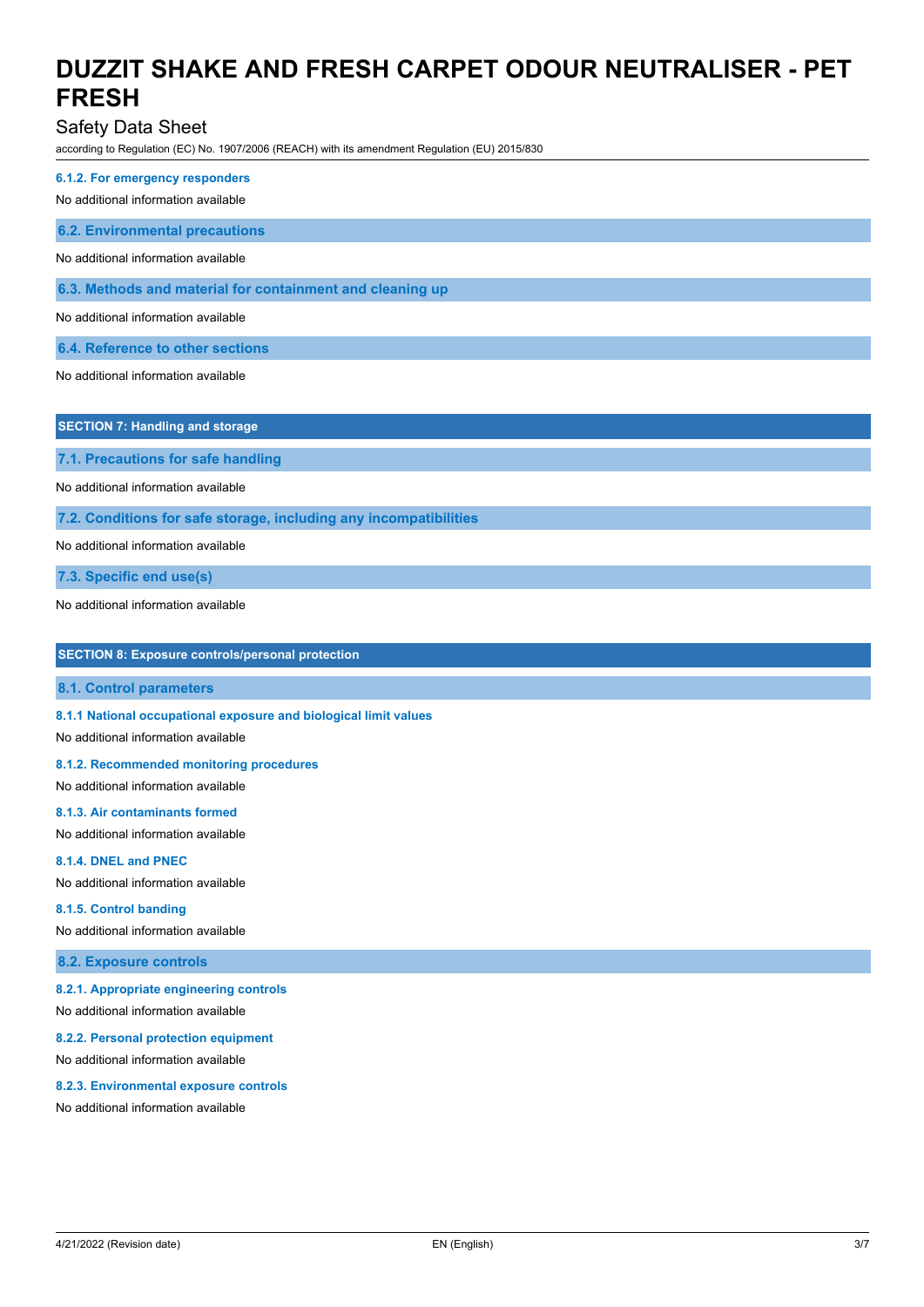### Safety Data Sheet

according to Regulation (EC) No. 1907/2006 (REACH) with its amendment Regulation (EU) 2015/830

#### **SECTION 9: Physical and chemical properties**

|  |  | 9.1. Information on basic physical and chemical properties |
|--|--|------------------------------------------------------------|
|  |  |                                                            |

| Physical state                                  | Solid<br>٠            |  |
|-------------------------------------------------|-----------------------|--|
| Colour                                          | white                 |  |
| Odour                                           | Characteristic odour  |  |
| Odour threshold                                 | No data available     |  |
| рH                                              | $9.4(1\% \text{ aq})$ |  |
| Relative evaporation rate (butylacetate=1)      | No data available     |  |
| Melting point                                   | No data available     |  |
| Freezing point                                  | No data available     |  |
| Boiling point                                   | No data available     |  |
| Flash point                                     | No data available     |  |
| Auto-ignition temperature                       | No data available     |  |
| Decomposition temperature                       | No data available     |  |
| Flammability (solid, gas)                       | No data available     |  |
| Vapour pressure                                 | No data available     |  |
| Relative vapour density at 20 °C                | No data available     |  |
| Relative density                                | $0.9 - 1.1$ g/cm3     |  |
| Solubility                                      | No data available     |  |
| Partition coefficient n-octanol/water (Log Pow) | No data available     |  |
| Viscosity, kinematic                            | No data available     |  |
| Viscosity, dynamic                              | No data available     |  |
| <b>Explosive properties</b>                     | No data available     |  |
| Oxidising properties                            | No data available     |  |
| <b>Explosive limits</b>                         | No data available     |  |
|                                                 |                       |  |

**9.2. Other information**

No additional information available

| <b>SECTION 10: Stability and reactivity</b>  |
|----------------------------------------------|
| 10.1. Reactivity                             |
| No additional information available          |
| 10.2. Chemical stability                     |
| No additional information available          |
| 10.3. Possibility of hazardous reactions     |
| No additional information available          |
| 10.4. Conditions to avoid                    |
| No additional information available          |
| 10.5. Incompatible materials                 |
| No additional information available          |
| 10.6. Hazardous decomposition products       |
| No additional information available          |
| <b>SECTION 11: Toxicological information</b> |
| 11.1 Information on toxicological effects    |

Acute toxicity (oral) **Example 2** Controller to Acute toxicity (oral) Acute toxicity (dermal) **Example 2** and 2 and 2 and 2 and 2 and 2 and 2 and 2 and 2 and 2 and 2 and 2 and 2 and 2 and 2 and 2 and 2 and 2 and 2 and 2 and 2 and 2 and 2 and 2 and 2 and 2 and 2 and 2 and 2 and 2 and 2 and 2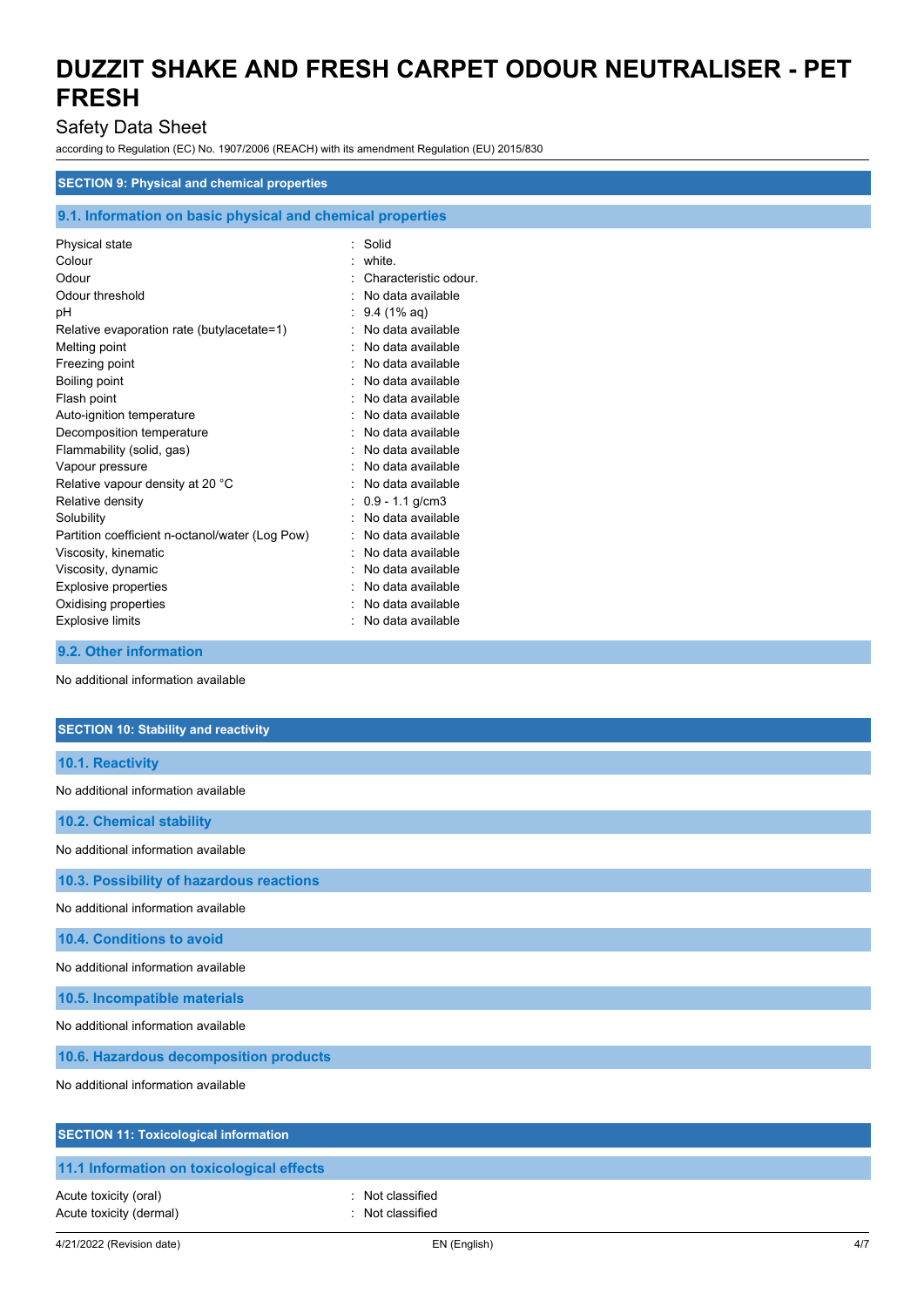## Safety Data Sheet

according to Regulation (EC) No. 1907/2006 (REACH) with its amendment Regulation (EU) 2015/830

| Acute toxicity (inhalation)<br>$\bullet$   | Not classified                      |
|--------------------------------------------|-------------------------------------|
| CALCIUM (II) CARBONATE (471-34-1)          |                                     |
| LD50 oral rat                              | 6450 mg/kg                          |
| LD50 dermal rat                            | > 2000 mg/kg                        |
| <b>SODIUM CARBONATE (497-19-8)</b>         |                                     |
| LD50 oral rat                              | 2800 mg/kg                          |
| LD50 dermal                                | > 2000 mg/kg                        |
| Skin corrosion/irritation                  | : Not classified<br>pH: 9.4 (1% aq) |
| Serious eye damage/irritation<br>$\bullet$ | Not classified<br>pH: 9.4 (1% aq)   |
| Respiratory or skin sensitisation          | : Not classified                    |
| Germ cell mutagenicity                     | : Not classified                    |
| Carcinogenicity                            | Not classified                      |
| Reproductive toxicity<br>۰.                | Not classified                      |
| STOT-single exposure                       | Not classified                      |
| STOT-repeated exposure                     | Not classified                      |
| Aspiration hazard                          | : Not classified                    |

### **SECTION 12: Ecological information**

| 12.1. Toxicity                                                                                                                                        |                                        |
|-------------------------------------------------------------------------------------------------------------------------------------------------------|----------------------------------------|
| Hazardous to the aquatic environment, short-term<br>(acute)<br>Hazardous to the aquatic environment, long-term<br>(chronic)<br>Not rapidly degradable | : Not classified.<br>: Not classified. |
| CALCIUM (II) CARBONATE (471-34-1)                                                                                                                     |                                        |
| LC50 - Fish [1]                                                                                                                                       | $> 100$ mg/l                           |
| EC50 - Other aquatic organisms [1]                                                                                                                    | $0.65$ mg/l                            |
| <b>SODIUM CARBONATE (497-19-8)</b>                                                                                                                    |                                        |
| LC50 - Fish [1]                                                                                                                                       | 300 mg/l                               |
| EC50 - Other aquatic organisms [1]                                                                                                                    | 200 mg/l                               |
| 12.2. Persistence and degradability                                                                                                                   |                                        |
| No additional information available                                                                                                                   |                                        |
| 12.3. Bioaccumulative potential                                                                                                                       |                                        |
| No additional information available                                                                                                                   |                                        |

**12.4. Mobility in soil**

No additional information available

#### **12.5. Results of PBT and vPvB assessment**

No additional information available

**12.6. Other adverse effects**

No additional information available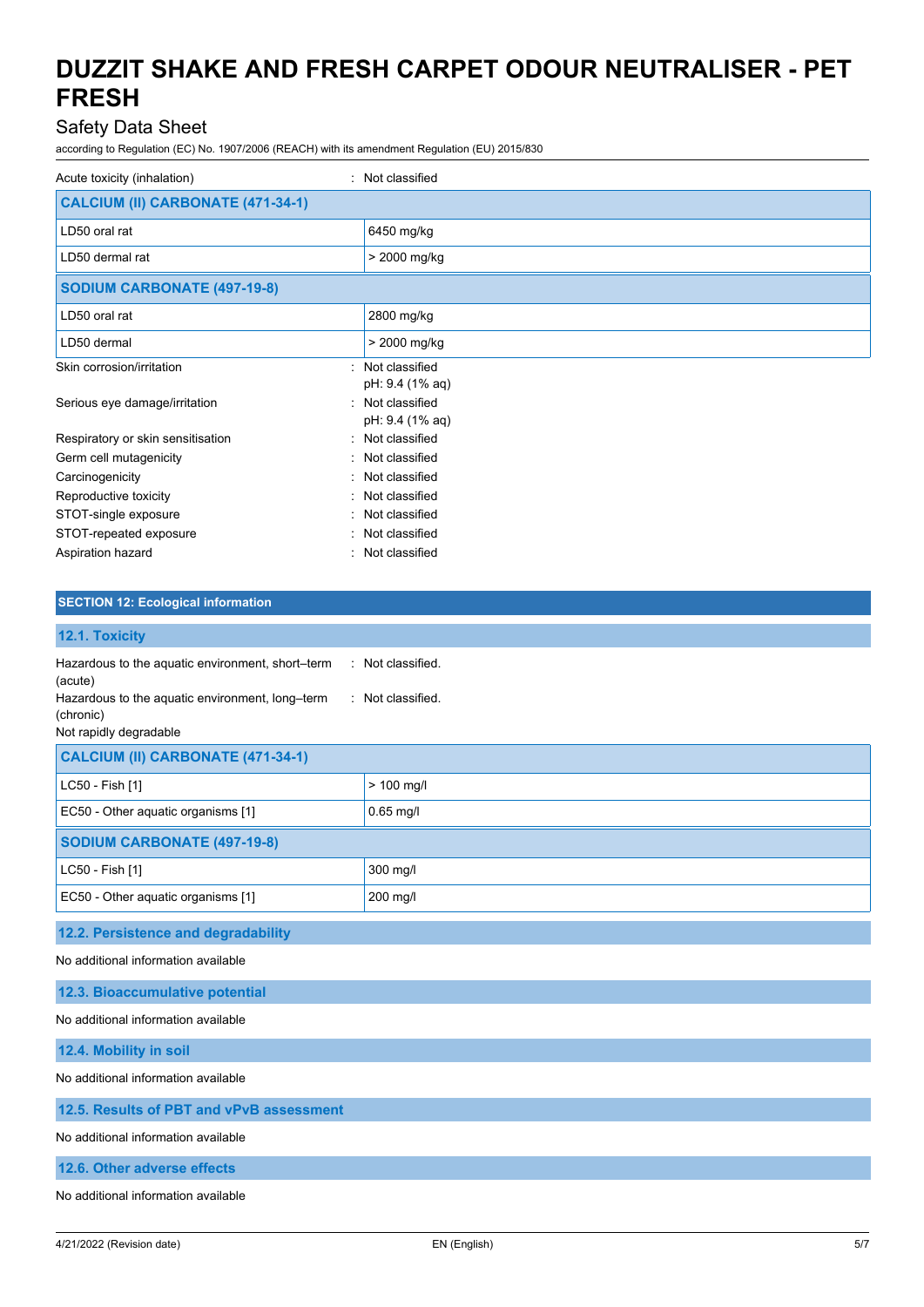### Safety Data Sheet

according to Regulation (EC) No. 1907/2006 (REACH) with its amendment Regulation (EU) 2015/830

#### **SECTION 13: Disposal considerations**

**13.1. Waste treatment methods**

#### No additional information available

#### **SECTION 14: Transport information**

#### In accordance with ADR / IMDG / IATA / ADN / RID

| <b>ADR</b>                             | <b>IMDG</b>    | <b>IATA</b>    | <b>ADN</b>     | <b>RID</b>     |  |
|----------------------------------------|----------------|----------------|----------------|----------------|--|
| 14.1. UN number                        |                |                |                |                |  |
| $UN -$                                 | Not applicable | Not applicable | Not applicable | Not applicable |  |
| 14.2. UN proper shipping name          |                |                |                |                |  |
| Not applicable                         | Not applicable | Not applicable | Not applicable | Not applicable |  |
| 14.3. Transport hazard class(es)       |                |                |                |                |  |
| Not applicable                         | Not applicable | Not applicable | Not applicable | Not applicable |  |
| 14.4. Packing group                    |                |                |                |                |  |
| Not applicable                         | Not applicable | Not applicable | Not applicable | Not applicable |  |
| 14.5. Environmental hazards            |                |                |                |                |  |
| Dangerous for the<br>environment: No   | Not applicable | Not applicable | Not applicable | Not applicable |  |
| No supplementary information available |                |                |                |                |  |

**14.6. Special precautions for user**

**Overland transport** No data available

**Transport by sea** Not applicable

**Air transport** Not applicable

**Inland waterway transport** Not applicable

**Rail transport**

Not applicable

**14.7. Transport in bulk according to Annex II of Marpol and the IBC Code**

Not applicable

### **SECTION 15: Regulatory information**

**15.1. Safety, health and environmental regulations/legislation specific for the substance or mixture**

#### **15.1.1. EU-Regulations**

Contains no REACH substances with Annex XVII restrictions Contains no substance on the REACH candidate list Contains no REACH Annex XIV substances